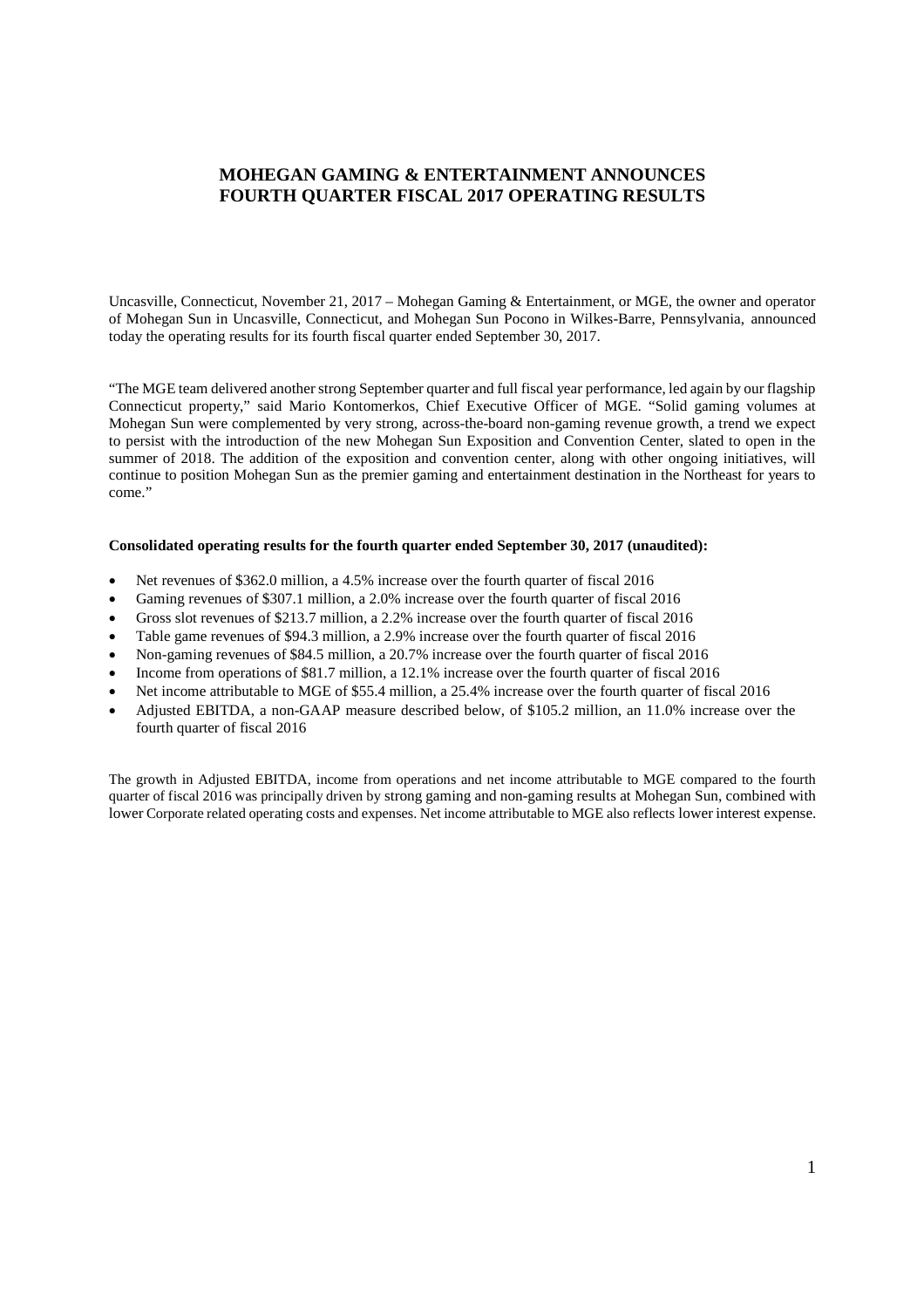## **Mohegan Sun**

#### *Operating results (in thousands, unaudited):*

|                              | For the Three Months Ended |         |    |               |          |        |                 |  |  |  |
|------------------------------|----------------------------|---------|----|---------------|----------|--------|-----------------|--|--|--|
|                              | September 30,              |         |    | September 30, |          |        | Percentage      |  |  |  |
|                              | 2017                       |         |    | 2016          | Variance |        | <b>Variance</b> |  |  |  |
| Adjusted EBITDA              | \$                         | 87.306  | \$ | 83,600        |          | 3.706  | 4.4%            |  |  |  |
| Income from operations       | \$                         | 70.939  | S  | 66,354        |          | 4,585  | 6.9%            |  |  |  |
| Operating costs and expenses | \$                         | 213,206 | \$ | 200,330       |          | 12,876 | 6.4%            |  |  |  |
| Net revenues                 | \$                         | 284,145 | \$ | 266,684       |          | 17.461 | 6.5%            |  |  |  |
| Gaming revenues              | \$                         | 240,775 | \$ | 231,854       |          | 8,921  | 3.8%            |  |  |  |
| Non-gaming revenues          | \$                         | 68,290  | \$ | 54,016        |          | 14.274 | 26.4%           |  |  |  |

The growth in Adjusted EBITDA and income from operations was principally driven by higher gaming and nongaming revenues. Gaming revenues were boosted by strong slot and table game volumes, while non-gaming revenues benefited from the additional hotel room capacity added by our new 400-room Earth Hotel Tower, which opened in November 2016, and a strong entertainment calendar at the Mohegan Sun Arena. These results were partially offset by higher entertainment and payroll related costs. Adjusted EBITDA margin was 30.7% for the quarter ended September 30, 2017 compared to 31.3% in the fourth quarter of fiscal 2016.

# *Selected gaming data (in thousands, except where noted, unaudited):*

|                                                |                 | For the Three Months Ended |                 |                 |
|------------------------------------------------|-----------------|----------------------------|-----------------|-----------------|
|                                                | September 30,   | September 30,              |                 | Percentage      |
|                                                | 2017            | 2016                       | <b>Variance</b> | <b>Variance</b> |
| Slots:                                         |                 |                            |                 |                 |
| Handle                                         | \$<br>1,957,605 | \$<br>1,874,628            | \$<br>82,977    | 4.4%            |
| Gross revenues                                 | \$<br>161,497   | \$<br>153,874              | \$<br>7,623     | 5.0%            |
| Net revenues                                   | \$<br>154,548   | \$<br>147,794              | \$<br>6,754     | 4.6%            |
| Free promotional slot plays (1)                | \$<br>16,681    | \$<br>15,553               | \$<br>1,128     | 7.3%            |
| Weighted average number of machines (in units) | 4,924           | 5,095                      | (171)           | $(3.4\%)$       |
| Hold percentage (gross)                        | 8.2%            | 8.2%                       |                 |                 |
| Win per unit per day (gross) (in dollars)      | \$<br>357       | \$<br>328                  | \$<br>29        | 8.8%            |
| Table games:                                   |                 |                            |                 |                 |
| Drop                                           | \$<br>512,067   | \$<br>497,499              | \$<br>14,568    | 2.9%            |
| Revenues                                       | \$<br>83,292    | \$<br>80,956               | \$<br>2,336     | 2.9%            |
| Weighted average number of games (in units)    | 278             | 278                        |                 |                 |
| Hold percentage (2)                            | 16.3%           | 16.3%                      |                 |                 |
| Win per unit per day (in dollars)              | \$<br>3,257     | \$<br>3,166                | \$<br>91        | 2.9%            |
| Poker:                                         |                 |                            |                 |                 |
| Revenues                                       | \$<br>2,176     | \$<br>2,192                | \$<br>(16)      | $(0.7\%)$       |
| Weighted average number of tables (in units)   | 42              | 42                         |                 |                 |
| Revenue per unit per day (in dollars)          | \$<br>563       | \$<br>567                  | \$<br>(4)       | $(0.7\%)$       |

(1) Free promotional slot plays are included in slot handle, but not reflected in slot revenues.

(2) Table game hold percentage is relatively predictable over longer periods of time, but can significantly fluctuate over shorter periods.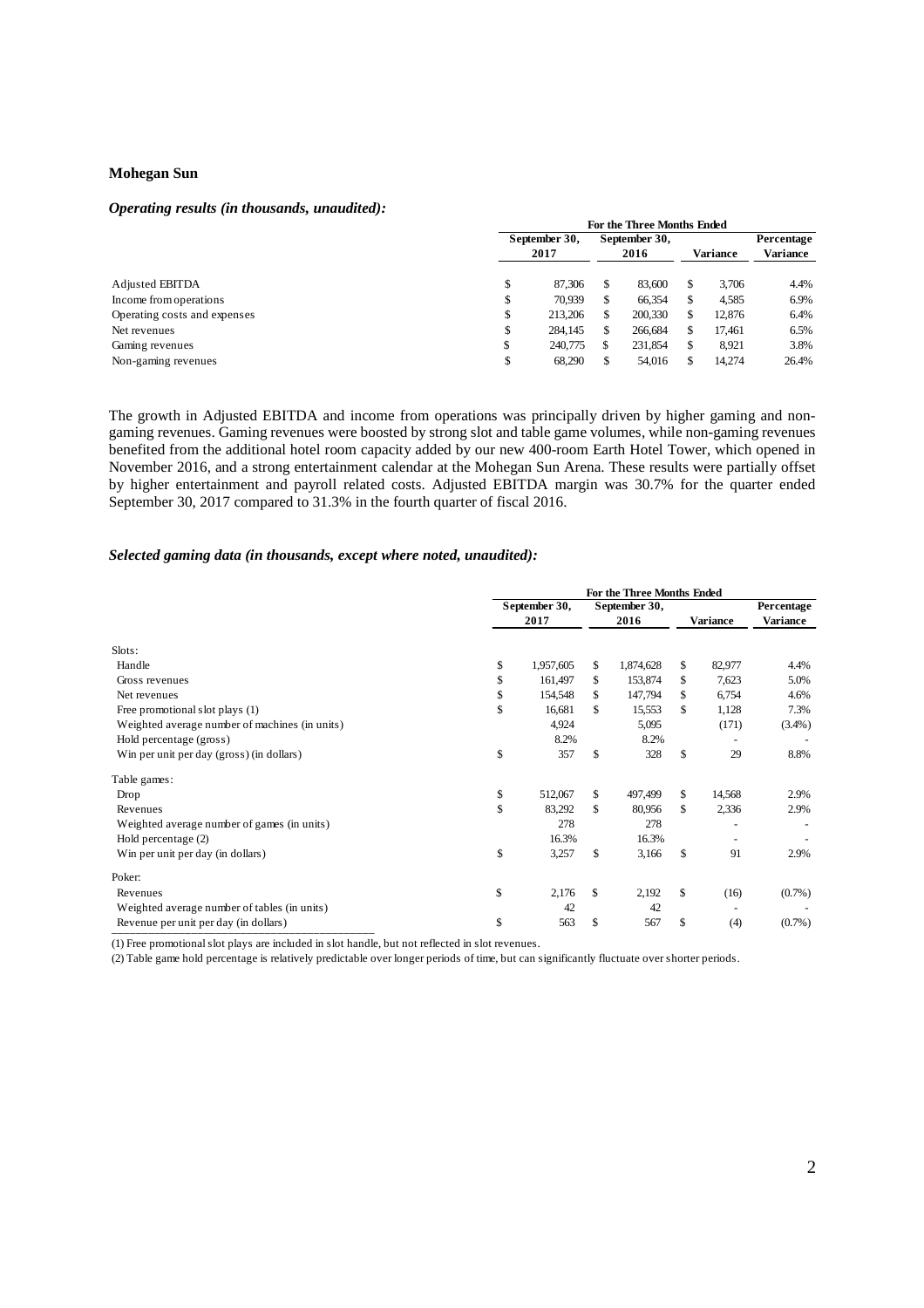#### *Non-gaming data (in thousands, except where noted, unaudited):*

|                                             |               | For the Three Months Ended |    |           |                 |
|---------------------------------------------|---------------|----------------------------|----|-----------|-----------------|
|                                             | September 30, | September 30,              |    |           | Percentage      |
|                                             | 2017          | 2016                       |    | Variance  | <b>Variance</b> |
| Food and beverage:                          |               |                            |    |           |                 |
| Revenues                                    | \$<br>16,699  | \$<br>14,735               | \$ | 1,964     | 13.3%           |
| Meals served                                | 846           | 676                        |    | 170       | 25.1%           |
| Average price per meal served (in dollars)  | \$<br>14.45   | \$<br>16.23                | \$ | (1.78)    | $(11.0\%)$      |
| Hotel $(1)$ :                               |               |                            |    |           |                 |
| Revenues                                    | \$<br>15,630  | \$<br>12,257               | \$ | 3,373     | 27.5%           |
| Rooms occupied                              | 138           | 106                        |    | 32        | 30.2%           |
| Occupancy rate                              | 95.9%         | 97.8%                      |    | $(1.9\%)$ | $(1.9\%)$       |
| Average daily room rate (in dollars)        | \$<br>108     | \$<br>109                  | \$ | (1)       | $(0.9\%)$       |
| Revenue per available room (in dollars)     | \$<br>104     | \$<br>107                  | \$ | (3)       | $(2.8\%)$       |
| Retail, entertainment and other:            |               |                            |    |           |                 |
| Revenues                                    | \$<br>35,961  | \$<br>27,024               | \$ | 8,937     | 33.1%           |
| Arena events (in events)                    | 37            | 33                         |    | 4         | 12.1%           |
| Arena tickets                               | 242           | 195                        |    | 47        | 24.1%           |
| Average price per Arena ticket (in dollars) | \$<br>63.96   | \$<br>44.10                | \$ | 19.86     | 45.0%           |

(1) The new 400-room Earth Hotel Tower opened on November 10, 2016.

### **Mohegan Sun Pocono**

# *Operating results (in thousands, unaudited):*

|                              | For the Three Months Ended |        |               |        |                 |         |            |  |  |  |  |
|------------------------------|----------------------------|--------|---------------|--------|-----------------|---------|------------|--|--|--|--|
|                              | September 30,<br>2017(1)   |        | September 30, |        |                 |         | Percentage |  |  |  |  |
|                              |                            |        |               | 2016   | <b>Variance</b> |         | Variance   |  |  |  |  |
|                              |                            |        |               |        |                 |         |            |  |  |  |  |
| Adjusted EBITDA              | \$                         | 14.614 | S             | 13.463 |                 | 1.151   | 8.5%       |  |  |  |  |
| Income from operations       | \$                         | 6.491  | S             | 10,535 |                 | (4,044) | $(38.4\%)$ |  |  |  |  |
| Operating costs and expenses | \$                         | 64.695 | S             | 64,982 |                 | (287)   | $(0.4\%)$  |  |  |  |  |
| Net revenues                 | \$                         | 71.186 | S             | 75.517 | S               | (4,331) | $(5.7\%)$  |  |  |  |  |
| Gaming revenues              | \$                         | 66.324 | S             | 69,143 |                 | (2,819) | $(4.1\%)$  |  |  |  |  |
| Non-gaming revenues          | \$                         | 9.493  |               | 11.784 |                 | (2,291) | $(19.4\%)$ |  |  |  |  |

(1) Includes the operations of Downs Lodging, LLC, which was merged out of existence into Mohegan Sun Pocono.

The growth in Adjusted EBITDA was principally due to our continued efforts to contain operating costs and expenses such as payroll costs and certain casino marketing and promotional expenses. The declines in gaming and non-gaming revenues reflected lower overall business volumes driven, in part, by a repositioning of our promotional offers. Adjusted EBITDA margin increased 270 basis points to 20.5% for the quarter ended September 30, 2017 from 17.8% in the fourth quarter of fiscal 2016.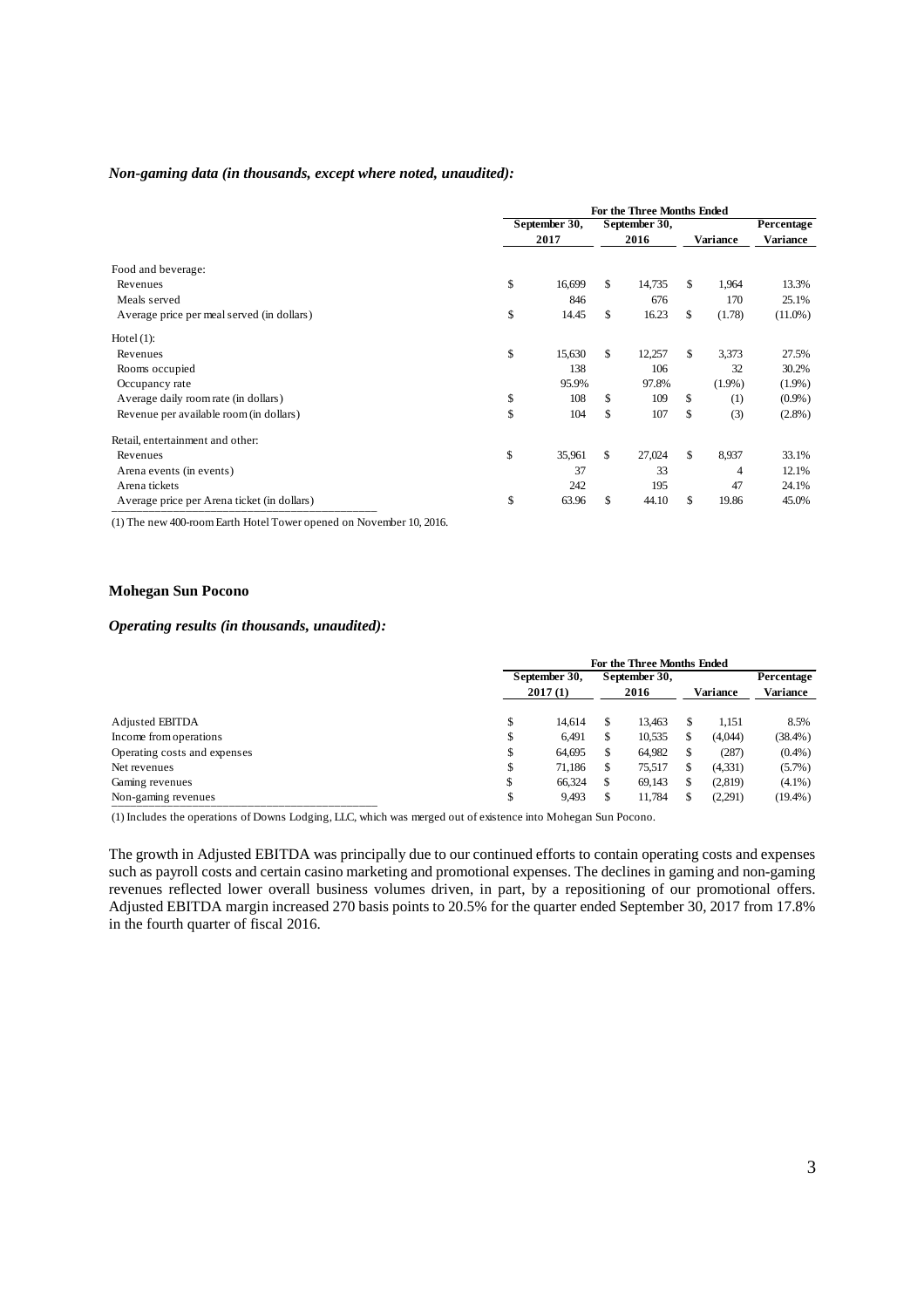# *Selected gaming data (in thousands, except where noted, unaudited):*

|                                                |      | For the Three Months Ended |    |               |    |           |            |  |
|------------------------------------------------|------|----------------------------|----|---------------|----|-----------|------------|--|
|                                                |      | September 30,              |    | September 30, |    |           | Percentage |  |
|                                                | 2017 |                            |    | 2016          |    | Variance  | Variance   |  |
| Slots:                                         |      |                            |    |               |    |           |            |  |
| Handle                                         | \$   | 653,806                    | \$ | 679,208       | \$ | (25, 402) | $(3.7\%)$  |  |
| Gross revenues                                 | \$   | 52,166                     | \$ | 55,184        | \$ | (3,018)   | $(5.5\%)$  |  |
| Net revenues                                   | \$   | 52,053                     | \$ | 55,058        | \$ | (3,005)   | $(5.5\%)$  |  |
| Free promotional slot plays (1)                | \$   | 12,527                     | \$ | 11,485        | \$ | 1,042     | 9.1%       |  |
| Weighted average number of machines (in units) |      | 2,330                      |    | 2,297         |    | 33        | 1.4%       |  |
| Hold percentage (gross)                        |      | 8.0%                       |    | 8.1%          |    | $(0.1\%)$ | $(1.2\%)$  |  |
| Win per unit per day (gross) (in dollars)      | \$   | 243                        | \$ | 260           | \$ | (17)      | $(6.5\%)$  |  |
| Table games:                                   |      |                            |    |               |    |           |            |  |
| Drop                                           | \$   | 54,687                     | \$ | 54,729        | \$ | (42)      | $(0.1\%)$  |  |
| Revenues                                       | \$   | 11,057                     | \$ | 10,777        | \$ | 280       | 2.6%       |  |
| Weighted average number of games (in units)    |      | 73                         |    | 73            |    |           |            |  |
| Hold percentage (2)                            |      | 20.2%                      |    | 19.7%         |    | 0.5%      | 2.5%       |  |
| Win per unit per day (in dollars)              | \$   | 1,646                      | \$ | 1,605         | \$ | 41        | 2.6%       |  |
| Poker:                                         |      |                            |    |               |    |           |            |  |
| Revenues                                       | \$   | 578                        | \$ | 661           | \$ | (83)      | $(12.6\%)$ |  |
| Weighted average number of tables (in units)   |      | 18                         |    | 18            |    |           |            |  |
| Revenue per unit per day (in dollars)          | \$   | 349                        | \$ | 400           | \$ | (51)      | $(12.8\%)$ |  |

(1) Free promotional slot plays are included in slot handle, but not reflected in slot revenues.

(2) Table game hold percentage is relatively predictable over longer periods of time, but can significantly fluctuate over shorter periods.

# *Non-gaming revenues (in thousands, except where noted, unaudited):*

|                                            | For the Three Months Ended |       |    |               |    |           |                 |  |
|--------------------------------------------|----------------------------|-------|----|---------------|----|-----------|-----------------|--|
|                                            | September 30,              |       |    | September 30, |    |           | Percentage      |  |
|                                            |                            | 2017  |    | 2016          |    | Variance  | <b>Variance</b> |  |
| Food and beverage:<br>Revenues             | \$                         | 5,815 | \$ | 7,380         | \$ | (1,565)   | $(21.2\%)$      |  |
| Meals served                               |                            | 99    |    | 165           |    | (66)      | $(40.0\%)$      |  |
| Average price per meal served (in dollars) | \$                         | 20.83 | \$ | 19.85         | \$ | 0.98      | 4.9%            |  |
| Hotel:                                     |                            |       |    |               |    |           |                 |  |
| Revenues                                   | \$                         | 1,370 | \$ | 1,665         | \$ | (295)     | $(17.7\%)$      |  |
| Rooms occupied                             |                            | 20    |    | 21            |    | (1)       | $(4.8\%)$       |  |
| Occupancy rate                             |                            | 90.8% |    | 96.8%         |    | $(6.0\%)$ | $(6.2\%)$       |  |
| Average daily room rate (in dollars)       | \$                         | 64    | \$ | 73            | \$ | (9)       | $(12.3\%)$      |  |
| Revenue per available room (in dollars)    | \$                         | 58    | \$ | 71            | \$ | (13)      | $(18.3\%)$      |  |
| Retail, entertainment and other:           |                            |       |    |               |    |           |                 |  |
| Revenues                                   | \$                         | 2,308 | S  | 2,739         | \$ | (431)     | $(15.7\%)$      |  |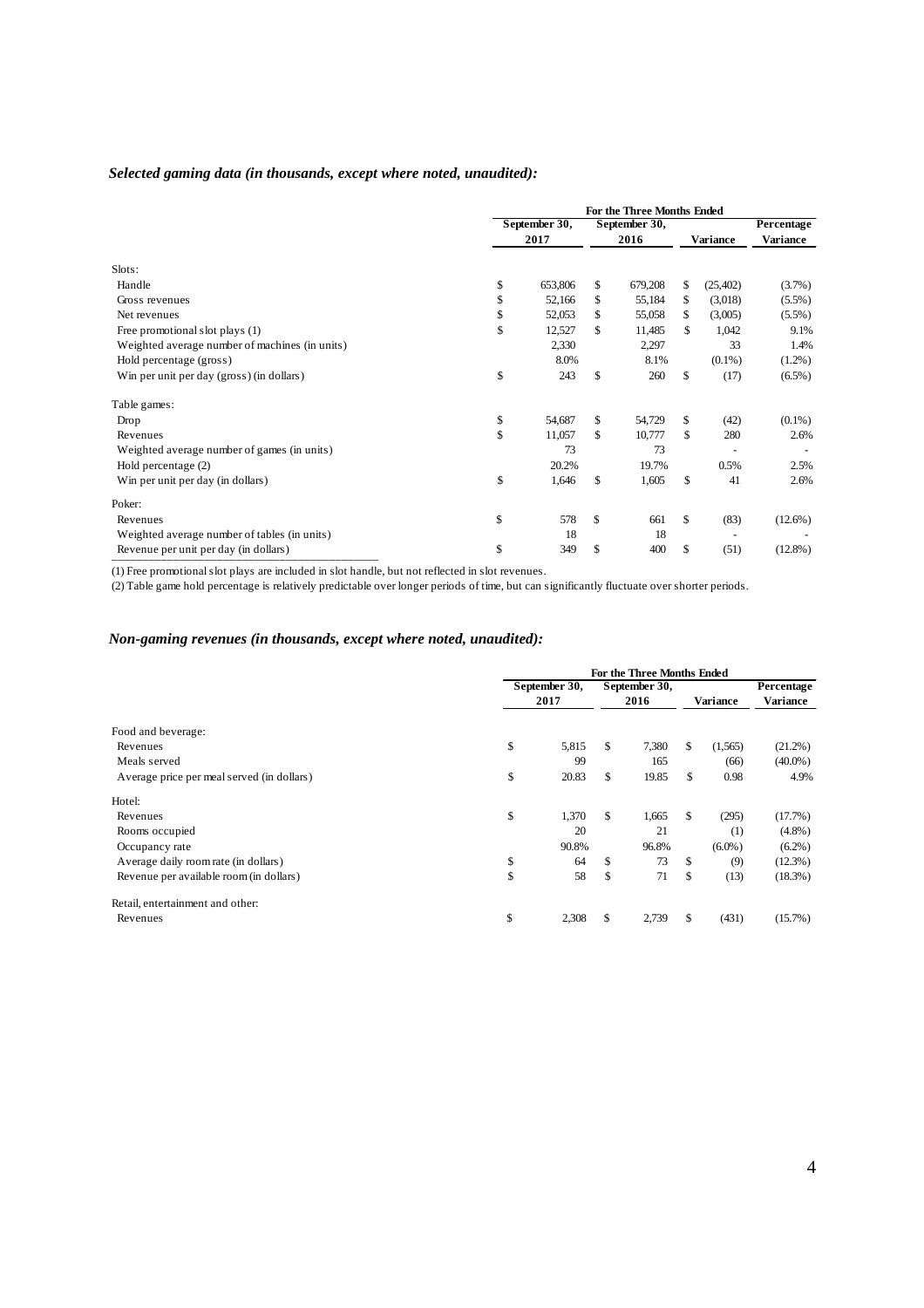# **Corporate**

# *Operating results (in thousands, unaudited):*

|                               |                          | For the Three Months Ended |                       |         |          |         |            |  |  |  |  |  |
|-------------------------------|--------------------------|----------------------------|-----------------------|---------|----------|---------|------------|--|--|--|--|--|
|                               | September 30,<br>2017(1) |                            | September 30,<br>2016 |         |          |         | Percentage |  |  |  |  |  |
|                               |                          |                            |                       |         | Variance |         | Variance   |  |  |  |  |  |
| Adjusted EBITDA               | \$                       | 3.312                      |                       | (2.226) |          | 5,538   | N.M.       |  |  |  |  |  |
| Income (loss) from operations | \$                       | 4.220                      |                       | (4,077) |          | 8.297   | N.M.       |  |  |  |  |  |
| Operating costs and expenses  | \$                       | 2.541                      |                       | 9.541   |          | (7.000) | $(73.4\%)$ |  |  |  |  |  |
| Net revenues                  |                          | 6.761                      |                       | 5.464   |          | 1.297   | 23.7%      |  |  |  |  |  |

(1) Excludes the operations of Downs Lodging, LLC, which was merged out of existence into Mohegan Sun Pocono. N.M. - Not Meaningful.

The growth in Adjusted EBITDA and income from operations was primarily driven by a reduction in the reserve against reimbursable costs and expenses advanced by us to ilani Casino Resort. The increase in net revenues reflected management fees earned in connection with our management contract with ilani Casino Resort, which opened in April 2017.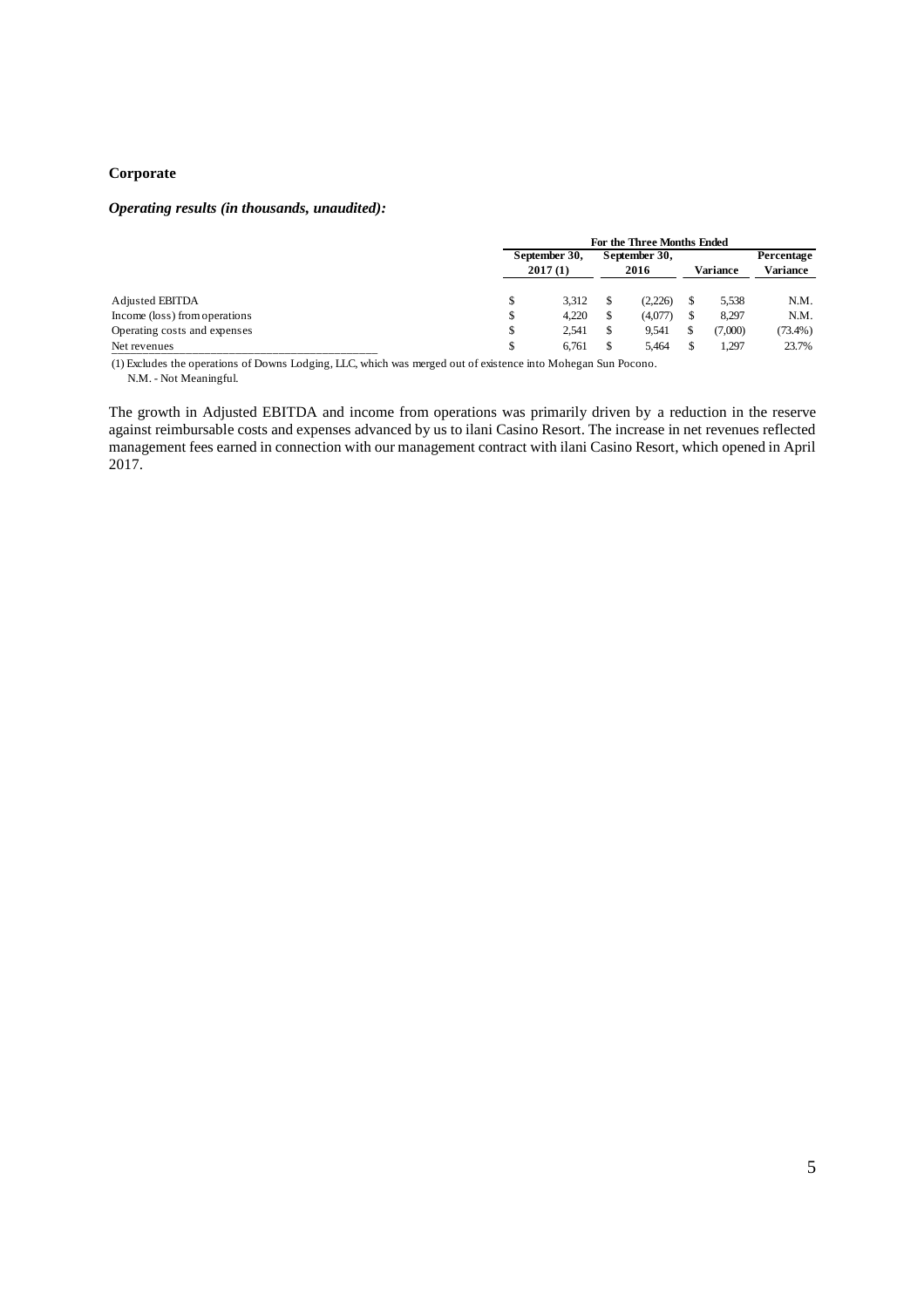# **MGE Property Information**

|                           |                            | <b>Net Revenues</b> |     |               |                            | Income (Loss) from Operations |   | <b>Adjusted EBITDA</b>   |                            |               |               |         |
|---------------------------|----------------------------|---------------------|-----|---------------|----------------------------|-------------------------------|---|--------------------------|----------------------------|---------------|---------------|---------|
| (in thousands, unaudited) | For the Three Months Ended |                     |     |               | For the Three Months Ended |                               |   |                          | For the Three Months Ended |               |               |         |
|                           | September 30,              |                     |     | September 30, |                            | September 30,                 |   | September 30,            |                            | September 30, | September 30, |         |
|                           |                            | 2017                |     | 2016          |                            | 2017                          |   | 2016                     |                            | 2017          |               | 2016    |
| Mohegan Sun               |                            | 284.145             | \$. | 266,684       |                            | 70.939                        | S | 66.354                   | S                          | 87.306        |               | 83,600  |
| Mohegan Sun Pocono        |                            | 71.186              |     | 75.517        |                            | 6,491                         |   | 10,535                   |                            | 14.614        |               | 13,463  |
| Corporate                 |                            | 6.761               |     | 5.464         |                            | 4.220                         |   | (4,077)                  |                            | 3.312         |               | (2,226) |
| Inter-segment revenues    |                            | (60)                |     | (1,273)       |                            | $\overline{\phantom{a}}$      |   | $\overline{\phantom{a}}$ |                            |               |               |         |
| Total                     |                            | 362.032             |     | 346,392       |                            | 81,650                        |   | 72.812                   |                            | 105.232       |               | 94,837  |

|                        | <b>Net Revenues</b> |                           |  |               |                           | Income (Loss) from Operations |               | <b>Adjusted EBITDA</b> |               |                           |  |               |  |               |  |
|------------------------|---------------------|---------------------------|--|---------------|---------------------------|-------------------------------|---------------|------------------------|---------------|---------------------------|--|---------------|--|---------------|--|
|                        |                     | For the Fiscal Year Ended |  |               | For the Fiscal Year Ended |                               |               |                        |               | For the Fiscal Year Ended |  |               |  |               |  |
|                        |                     | September 30,             |  | September 30, |                           |                               | September 30, |                        | September 30, |                           |  | September 30, |  | September 30, |  |
|                        |                     | 2017                      |  | 2016          |                           | 2017                          |               | 2016                   |               | 2017                      |  | 2016          |  |               |  |
| Mohegan Sun            |                     | 1,079,920                 |  | 1.022.076     |                           | 249,403                       | \$            | 237.605                |               | 313.277                   |  | 302,181       |  |               |  |
| Mohegan Sun Pocono     |                     | 278.938                   |  | 298.677       |                           | 36.368                        |               | 41.445                 |               | 53.641                    |  | 53,281        |  |               |  |
| Corporate              |                     | 21.385                    |  | 19.133        |                           | (25,313)                      |               | (17,907)               |               | (18,019)                  |  | (12,062)      |  |               |  |
| Inter-segment revenues |                     | (240)                     |  | (5,092)       |                           |                               |               |                        |               |                           |  |               |  |               |  |
| Total                  |                     | 1.380.003                 |  | 1.334.794     |                           | 260,458                       |               | 261.143                |               | 348,899                   |  | 343,400       |  |               |  |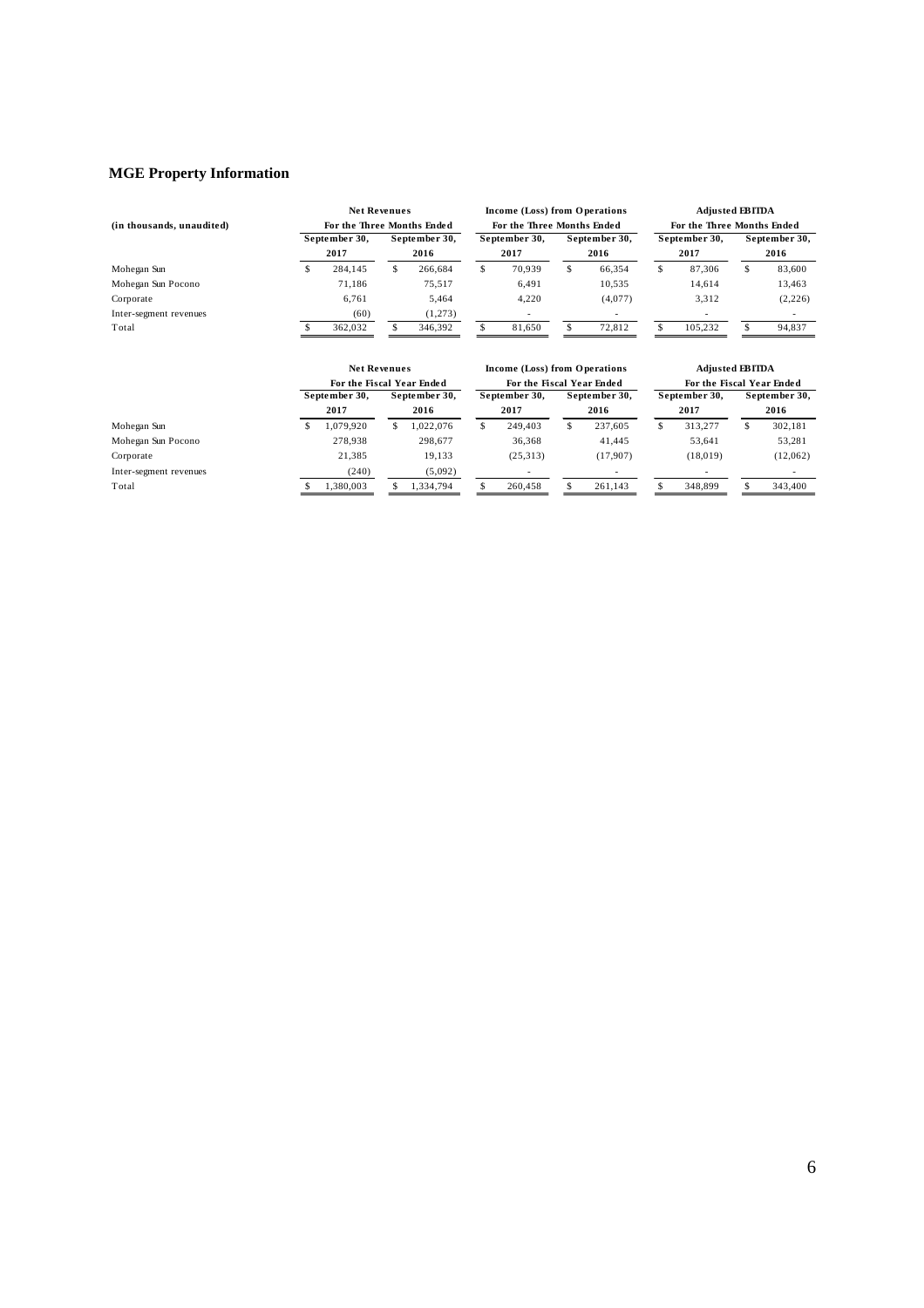#### **Other Information**

#### *Liquidity*

As of September 30, 2017, MGE held cash and cash equivalents of \$89.0 million compared to \$83.7 million as of September 30, 2016. As of September 30, 2017, no amounts were drawn on MGE's \$170.0 million revolving credit facility and \$25.0 million line of credit. As of September 30, 2017, letters of credit issued under the revolving credit facility totaled \$50.6 million, of which no amounts were drawn. Inclusive of letters of credit, which reduce borrowing availability under the revolving credit facility, MGE had approximately \$119.4 million of borrowing capacity under its revolving credit facility and line of credit as of September 30, 2017.

#### *Interest Expense*

Interest expense decreased by \$5.9 million, or 17.4%, to \$28.0 million for the quarter ended September 30, 2017 compared to \$33.9 million in the fourth quarter of fiscal 2016. The reduction in interest expense was attributable to lower weighted average interest rate driven by MGE's October 2016 refinancing and April 2017 repricing transactions. Weighted average interest rate was 6.6% for the quarter ended September 30, 2017 compared to 7.9% in the fourth quarter of fiscal 2016. Weighted average outstanding debt was \$1.71 billion for each of the quarters ended September 30, 2017 and 2016.

# *Capital Expenditures*

The following table presents data related to capital expenditures (in millions):

|                                           | <b>Capital Expenditures</b> |                          |    |                         |  |  |  |  |  |
|-------------------------------------------|-----------------------------|--------------------------|----|-------------------------|--|--|--|--|--|
|                                           |                             | <b>Fiscal Year Ended</b> |    | <b>Forecasted</b>       |  |  |  |  |  |
|                                           |                             | September 30, 2017       |    | <b>Fiscal Year 2018</b> |  |  |  |  |  |
| Mohegan Sun:                              |                             |                          |    |                         |  |  |  |  |  |
| Maintenance                               | \$                          | 35.1                     | \$ | 33.3                    |  |  |  |  |  |
| Development                               |                             | 0.6                      |    |                         |  |  |  |  |  |
| Expansion - Mohegan Sun Exposition Center |                             | 21.3                     |    | 58.3                    |  |  |  |  |  |
| Subtotal                                  |                             | 57.0                     |    | 91.6                    |  |  |  |  |  |
| Mohegan Sun Pocono:                       |                             |                          |    |                         |  |  |  |  |  |
| Maintenance                               |                             | 6.7                      |    | 7.9                     |  |  |  |  |  |
| Development                               |                             | 0.2                      |    |                         |  |  |  |  |  |
| Subtotal                                  |                             | 6.9                      |    | 7.9                     |  |  |  |  |  |
| Corporate:                                |                             |                          |    |                         |  |  |  |  |  |
| Maintenance                               |                             | 0.1                      |    | 0.5                     |  |  |  |  |  |
| Other - Project Inspire                   |                             | 37.5                     |    | 94.0                    |  |  |  |  |  |
| Subtotal                                  |                             | 37.6                     |    | 94.5                    |  |  |  |  |  |
| Total                                     |                             | 101.5                    |    | 194.0                   |  |  |  |  |  |

# *Distributions to the Mohegan Tribe*

Distributions to the Mohegan Tribe totaled \$21.0 million for the quarter ended September 30, 2017 compared to \$18.5 million in the fourth quarter of fiscal 2016. Distributions to the Mohegan Tribe are anticipated to total \$60.0 million for fiscal 2018.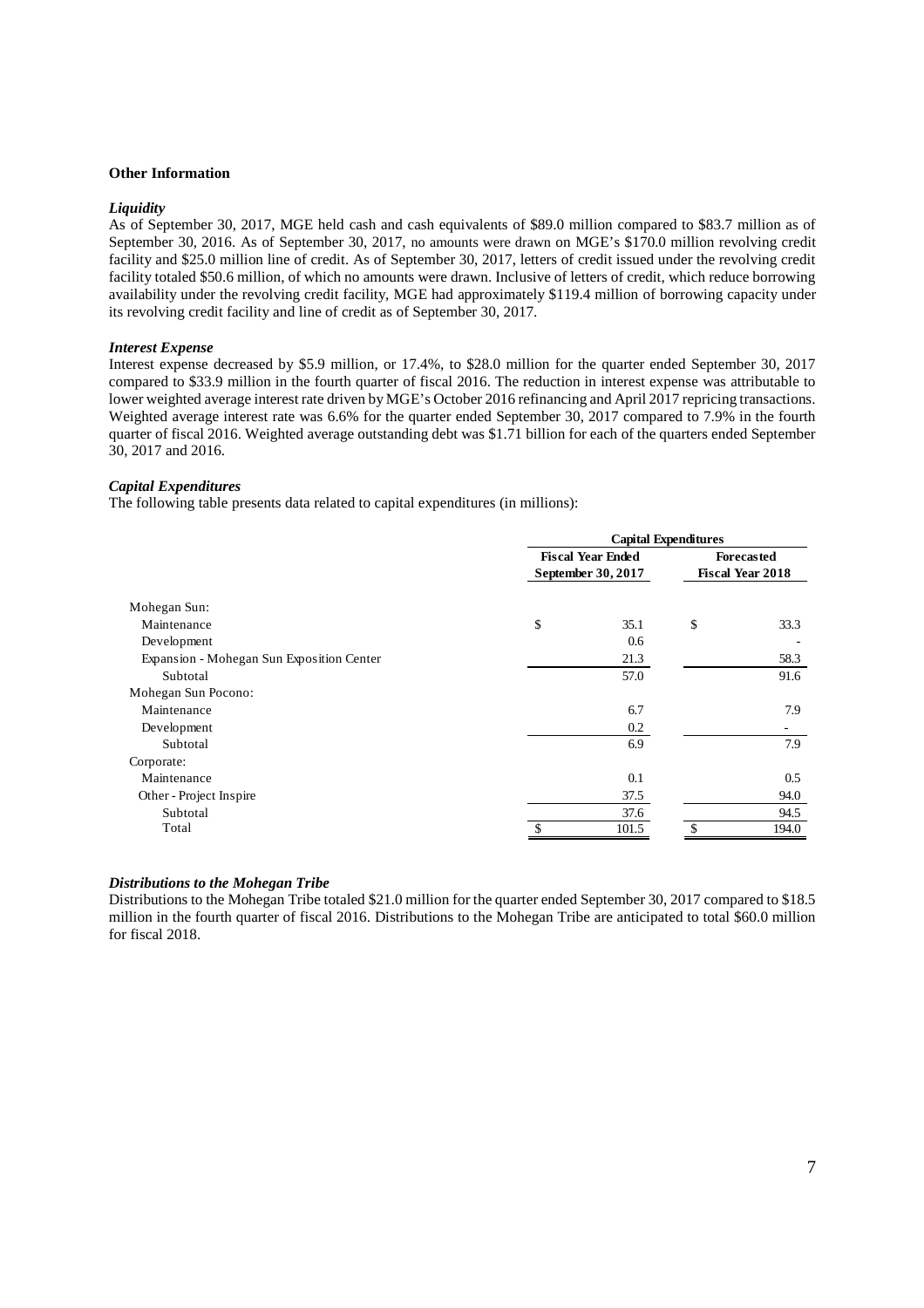## **Conference Call**

MGE will host a conference call and simultaneous webcast regarding its fourth quarter of fiscal 2017 operating results on Tuesday, November 21, 2017 at 11:00 a.m. (Eastern Standard Time).

Those interested in participating in the call should dial as follows:

(877) 756-4274 (706) 643-0107 (International)

Conference ID: 12652338

Please call five minutes in advance to ensure that you are connected prior to the initiation of the call. Questions and answers will be reserved for call-in analysts and investors.

Parties who want to listen to the live conference call on the Internet may do so through a web link on MGE's website at *www.mohegangaming.com*, under the "Financial Information/Financial Updates" section. Interested parties also may listen to a taped replay of the entire conference call commencing two hours after the call's completion on Tuesday, November 21, 2017. This replay will run through December 5, 2017.

The access number for a taped replay of the conference call is as follows:

(855) 859-2056 (404) 537-3406 (International)

Conference ID: 12652338

A transcript will be available on MGE's website for a period of 90 days following the conference call.

## **About MGE**

MGE owns and operates Mohegan Sun, a gaming and entertainment complex located on an approximately 196-acre site on the Mohegan Tribe's reservation. Through its subsidiary, Downs Racing, L.P., MGE also owns and operates Mohegan Sun Pocono, a gaming and entertainment facility located on an approximately 400-acre site in Plains Township, Pennsylvania, and several off-track wagering facilities located elsewhere in Pennsylvania.

Mohegan Sun is one of only two legally authorized gaming operations in southern New England offering traditional slot machines and table games. Mohegan Sun currently operates in an approximately 5 million square-foot facility, which includes Casino of the Earth, Casino of the Sky, Casino of the Wind, 100,000 square feet of retail space, including The Shops at Mohegan Sun, a 10,000-seat Mohegan Sun Arena, a 350-seat Cabaret Theatre, 100,000 square feet of meeting and convention space, the 1,200-room luxury Sky Hotel Tower and the 400-room Earth Hotel Tower. Mohegan Sun Pocono operates in an approximately 400,000 square-foot facility, offering traditional slot machines and table games, live harness racing and simulcast and off-track wagering, a 238-room hotel, 20,000 square feet of meeting and convention space, several dining and retail options and a bus passenger lounge.

MGE has expanded its business to several new markets across the country and internationally, including the management of Resorts Casino Hotel in Atlantic City, New Jersey, the development and management of ilani Casino Resort in Clark County, Washington, and the development and management of Project Inspire, a first-of-its-kind, multi-billion dollar integrated resort and casino project to be built at Incheon International Airport in South Korea.

More information about MGE and its properties can be obtained by visiting *www.mohegansun.com, www.mohegansunpocono.com* or *www.mohegangaming.com*.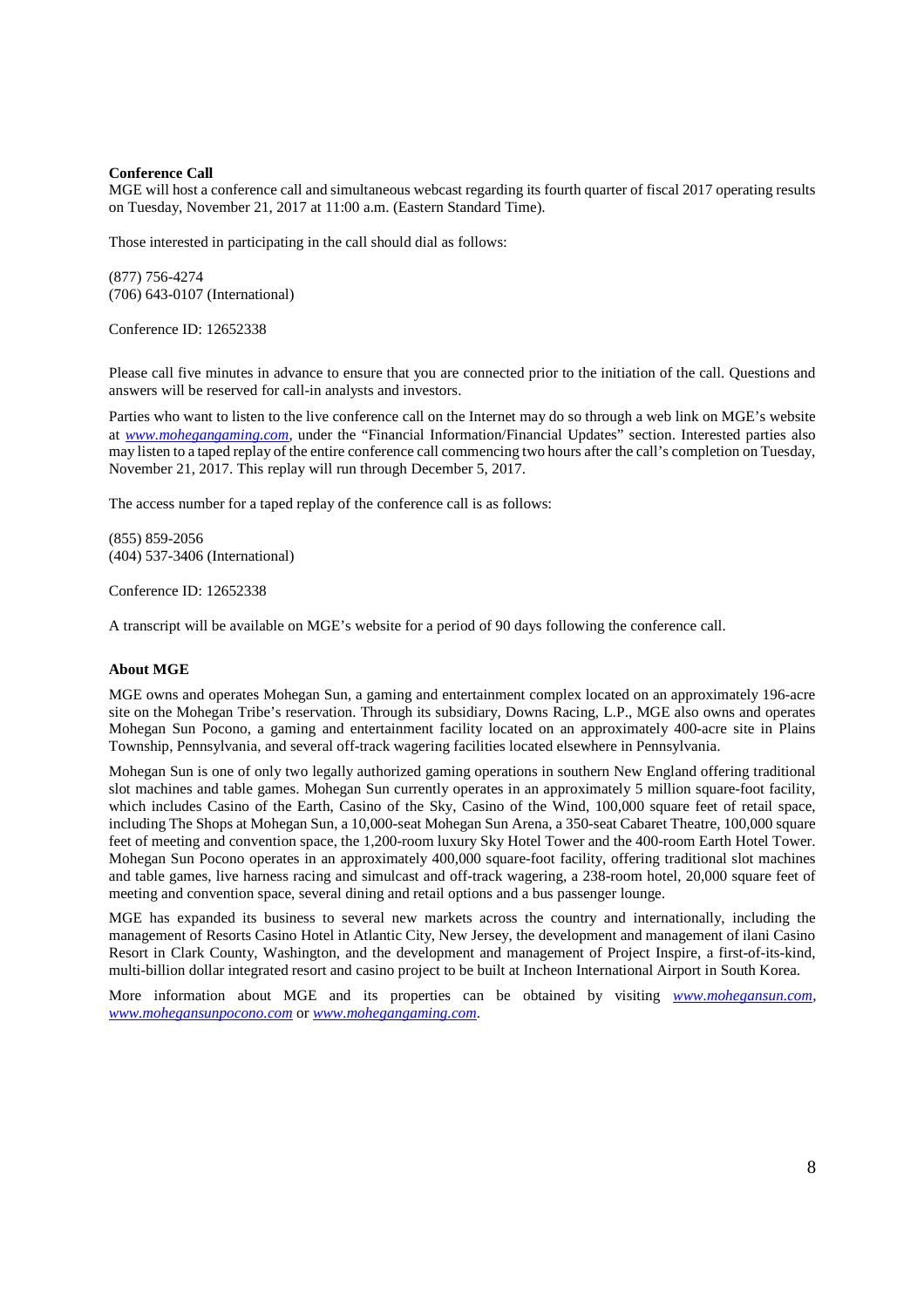#### **Special Note Regarding Forward-Looking Statements**

Some information included in this press release may contain forward-looking statements, within the meaning of Section 27A of the Securities Act of 1933 and Section 21E of the Securities Exchange Act of 1934. These statements can sometimes be identified by the use of forward-looking words such as "may," "will," "anticipate," "estimate," "expect" or "intend" and similar expressions. Such forward-looking information may involve important risks and uncertainties that could significantly affect anticipated results in the future and, accordingly, such results may differ materially from those expressed in any forward-looking statements made by or on behalf of MGE. Information concerning potential factors that could affect MGE's financial results is included in its Annual Report on Form 10-K for the fiscal year ended September 30, 2016, as well as in MGE's other reports and filings with the Securities and Exchange Commission. Any forward-looking statements included in this press release are made only as of the date of this release. MGE does not undertake any obligation to update or supplement any forward-looking statements to reflect subsequent events or circumstances. MGE cannot assure that projected results or events will be achieved or will occur.

#### **MOHEGAN GAMING & ENTERTAINMENT CONSOLIDATED STATEMENTS OF INCOME (in thousands) (unaudited)**

|                                                              | For the<br><b>Three Months Ended</b><br>September 30, 2017 |             | For the<br><b>Three Months Ended</b><br>September 30, 2016 | For the<br><b>Fiscal Year Ended</b><br>September 30, 2017 |             | For the<br><b>Fiscal Year Ended</b><br>September 30, 2016 |
|--------------------------------------------------------------|------------------------------------------------------------|-------------|------------------------------------------------------------|-----------------------------------------------------------|-------------|-----------------------------------------------------------|
| Revenues:                                                    |                                                            |             |                                                            |                                                           |             |                                                           |
| Gaming                                                       | \$<br>307,099                                              | \$          | 300,997                                                    | \$<br>1,179,865                                           | s           | 1,166,886                                                 |
| Food and beverage                                            | 22,514                                                     |             | 22,115                                                     | 90,310                                                    |             | 88,923                                                    |
| Hotel                                                        | 17,000                                                     |             | 13,922                                                     | 63,518                                                    |             | 52,561                                                    |
| Retail, entertainment and other                              | 45,009                                                     |             | 33,986                                                     | 151,657                                                   |             | 123,017                                                   |
| Gross revenues                                               | 391,622                                                    |             | 371,020                                                    | 1,485,350                                                 |             | 1,431,387                                                 |
| Less - Promotional allowances                                | (29, 590)                                                  |             | (24, 628)                                                  | (105, 347)                                                |             | (96, 593)                                                 |
| Net revenues                                                 | 362,032                                                    |             | 346,392                                                    | 1,380,003                                                 |             | 1,334,794                                                 |
| Operating costs and expenses:                                |                                                            |             |                                                            |                                                           |             |                                                           |
| Gaming                                                       | 172,815                                                    |             | 166,569                                                    | 667,469                                                   |             | 661,629                                                   |
| Food and beverage                                            | 9,817                                                      |             | 9,630                                                      | 41,041                                                    |             | 40,437                                                    |
| Hotel                                                        | 6,853                                                      |             | 4,287                                                      | 27,713                                                    |             | 16,018                                                    |
| Retail, entertainment and other                              | 15,552                                                     |             | 11,917                                                     | 57,978                                                    |             | 42,608                                                    |
| Advertising, general and administrative                      | 53,573                                                     |             | 51,576                                                     | 203,922                                                   |             | 200,447                                                   |
| Corporate                                                    | 846                                                        |             | 9,220                                                      | 44,749                                                    |             | 35,821                                                    |
| Depreciation and amortization                                | 19,086                                                     |             | 17,944                                                     | 74,443                                                    |             | 73,913                                                    |
| (Gain) loss on disposition of assets                         | 165                                                        |             | (161)                                                      | 58                                                        |             | 180                                                       |
| Pre-opening                                                  | 1,675                                                      |             | 723                                                        | 2,172                                                     |             | 723                                                       |
| Impairment                                                   |                                                            |             | 1,875                                                      |                                                           |             | 1,875                                                     |
| Total operating costs and expenses                           | 280,382                                                    |             | 273,580                                                    | 1,119,545                                                 |             | 1,073,651                                                 |
| Income from operations                                       | 81,650                                                     |             | 72,812                                                     | 260,458                                                   |             | 261,143                                                   |
| Other income (expense):                                      |                                                            |             |                                                            |                                                           |             |                                                           |
| Accretion of discount to the redemption liability            | (3, 345)                                                   |             |                                                            | (3, 345)                                                  |             |                                                           |
| Interest income                                              | 5,370                                                      |             | 3,091                                                      | 13,732                                                    |             | 9,560                                                     |
| Interest expense, net of capitalized interest                | (28,000)                                                   |             | (33,900)                                                   | (114, 319)                                                |             | (136, 194)                                                |
| Gain (loss) on modification and early extinguishment of debt | $\overline{c}$                                             |             | ä,                                                         | (74, 888)                                                 |             | (484)                                                     |
| Income (loss) from unconsolidated affiliates                 | 1,624                                                      |             | 399                                                        | (1, 509)                                                  |             | (939)                                                     |
| Other income (expense), net                                  | 3                                                          |             | 8                                                          | 6                                                         |             | (9)                                                       |
| Total other expense                                          | (24, 346)                                                  |             | (30, 402)                                                  | (180, 323)                                                |             | (128,066)                                                 |
| Net income                                                   | 57,304                                                     |             | 42,410                                                     | 80,135                                                    |             | 133,077                                                   |
| (Income) loss attributable to non-controlling interests      | (1, 858)                                                   |             | 1,798                                                      | (1,061)                                                   |             | (427)                                                     |
| Net income attributable to Mohegan Gaming & Entertainment    | \$<br>55,446                                               | $\mathbb S$ | 44,208                                                     | \$<br>79,074                                              | $\mathbb S$ | 132,650                                                   |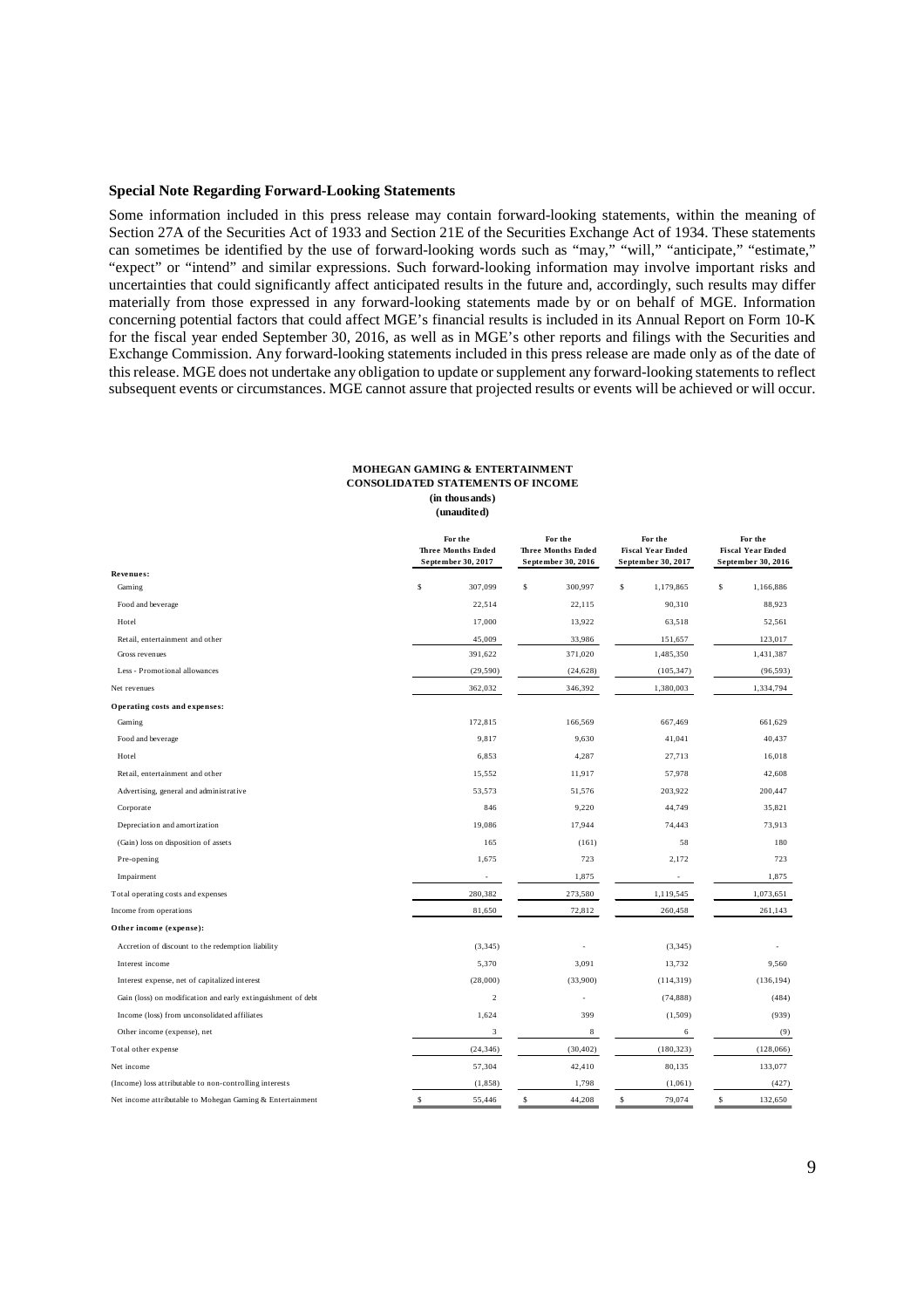#### **MOHEGAN GAMING & ENTERTAINMENT CONSOLIDATED SELECTED FINANCIAL INFORMATION (in thousands)**  $\mathbf{u}$

|                            |    | For the Three Months Ended |               |    | For the Fiscal Year Ended |                 |
|----------------------------|----|----------------------------|---------------|----|---------------------------|-----------------|
|                            |    | September 30.              | September 30, |    | September 30,             | September 30,   |
|                            |    | 2017                       | 2016          |    | 2017                      | 2016            |
| <b>Operating Results:</b>  |    |                            |               |    |                           |                 |
| Gross revenues             | \$ | 391.622                    | \$<br>371.020 | S  | 1.485.350                 | \$<br>1,431,387 |
| Net revenues               | Ŝ  | 362.032                    | \$<br>346.392 | S  | 1.380.003                 | \$<br>1,334,794 |
| Income from operations     | \$ | 81.650                     | \$<br>72.812  | S  | 260,458                   | \$<br>261,143   |
| Other Data:                |    |                            |               |    |                           |                 |
| Adjusted EBITDA            | \$ | 105.232                    | \$<br>94.837  | S  | 348,899                   | \$<br>343,400   |
| Capital expenditures       | \$ | 42.741                     | \$<br>21.267  | \$ | 101.533                   | \$<br>48.962    |
| Cash interest paid         | \$ | 16.015                     | \$<br>48.142  | S  | 93.816                    | \$<br>132,730   |
| Distributions to the Tribe | \$ | 21,000                     | \$<br>18,550  | s  | 60,000                    | \$<br>53,000    |

| Balance Sheet Data:                       | September 30,<br>2017 | September 30,<br>2016 |
|-------------------------------------------|-----------------------|-----------------------|
| Cash and cash equivalents                 | 88,953                | \$<br>83,743          |
| Capital leases                            | <b>Contract</b>       | 1.521                 |
| Long-term debt, including current portion | 1.651.209             | 1.685.167             |

#### **(unaudited) SUPPLEMENTAL DATA MOHEGAN SUN**

|                                       | For the Three Months Ended |                       |    | For the Fiscal Year Ended |                       |
|---------------------------------------|----------------------------|-----------------------|----|---------------------------|-----------------------|
|                                       | September 30,<br>2017      | September 30,<br>2016 |    | September 30,<br>2017     | September 30,<br>2016 |
| Operating results:                    |                            |                       |    |                           |                       |
| Gross revenues (in thousands)         | \$<br>309,065              | \$<br>285,870         | \$ | 1,166,183                 | \$<br>1,096,864       |
| Net revenues (in thousands)           | \$<br>284,145              | \$<br>266,684         | \$ | 1,079,920                 | \$<br>1,022,076       |
| Income from operations (in thousands) | \$<br>70,939               | \$<br>66,354          | Ŝ  | 249,403                   | \$<br>237,605         |
| Operating margin                      | 25.0%                      | 24.9%                 |    | 23.1%                     | 23.2%                 |
| Adjusted EBITDA:                      |                            |                       |    |                           |                       |
| Adjusted EBITDA (in thousands)        | \$<br>87,306               | \$<br>83,600          | \$ | 313,277                   | \$<br>302,181         |
| Adjusted EBITDA margin                | 30.7%                      | 31.3%                 |    | 29.0%                     | 29.6%                 |
| Capital expenditures (in thousands)   | \$<br>18,142               | \$<br>16,255          | \$ | 57,033                    | \$<br>39,921          |
| Weighted average number of units:     |                            |                       |    |                           |                       |
| Slot machines                         | 4,924                      | 5,095                 |    | 4,994                     | 5,123                 |
| Table games                           | 278                        | 278                   |    | 275                       | 273                   |
| Poker tables                          | 42                         | 42                    |    | 42                        | 42                    |
| Win per unit per day:                 |                            |                       |    |                           |                       |
| Slot machines (gross)                 | \$<br>357                  | \$<br>328             | \$ | 335                       | \$<br>316             |
| Table games                           | \$<br>3,257                | \$<br>3,166           | \$ | 3,228                     | \$<br>3,088           |
| Poker tables                          | \$<br>563                  | \$<br>567             | \$ | 575                       | \$<br>606             |
| Hold percentage:                      |                            |                       |    |                           |                       |
| Slot machines (gross)                 | 8.2%                       | 8.2%                  |    | 8.2%                      | 8.1%                  |
| Table games                           | 16.3%                      | 16.3%                 |    | 16.3%                     | 16.4%                 |
| Food and beverage statistics:         |                            |                       |    |                           |                       |
| Meals served (in thousands)           | 846                        | 676                   |    | 3,031                     | 2,684                 |
| Average price per meal served         | \$<br>14.45                | \$<br>16.23           | \$ | 15.42                     | \$<br>16.16           |
| Hotel statistics:                     |                            |                       |    |                           |                       |
| Rooms occupied (in thousands)         | 138                        | 106                   |    | 532                       | 423                   |
| Occupancy rate                        | 95.9%                      | 97.8%                 |    | 96.3%                     | 98.4%                 |
| Average daily room rate               | \$<br>108                  | \$<br>109             | \$ | 106                       | \$<br>103             |
| Revenue per available room            | \$<br>104                  | \$<br>107             | \$ | 102                       | \$<br>102             |
| Entertainment statistics:             |                            |                       |    |                           |                       |
| Arena events (in events)              | 37                         | 33                    |    | 129                       | 118                   |
| Arena tickets (in thousands)          | 242                        | 195                   |    | 835                       | 667                   |
| Average price per Arena ticket        | \$<br>63.96                | \$<br>44.10           | \$ | 57.50                     | \$<br>48.05           |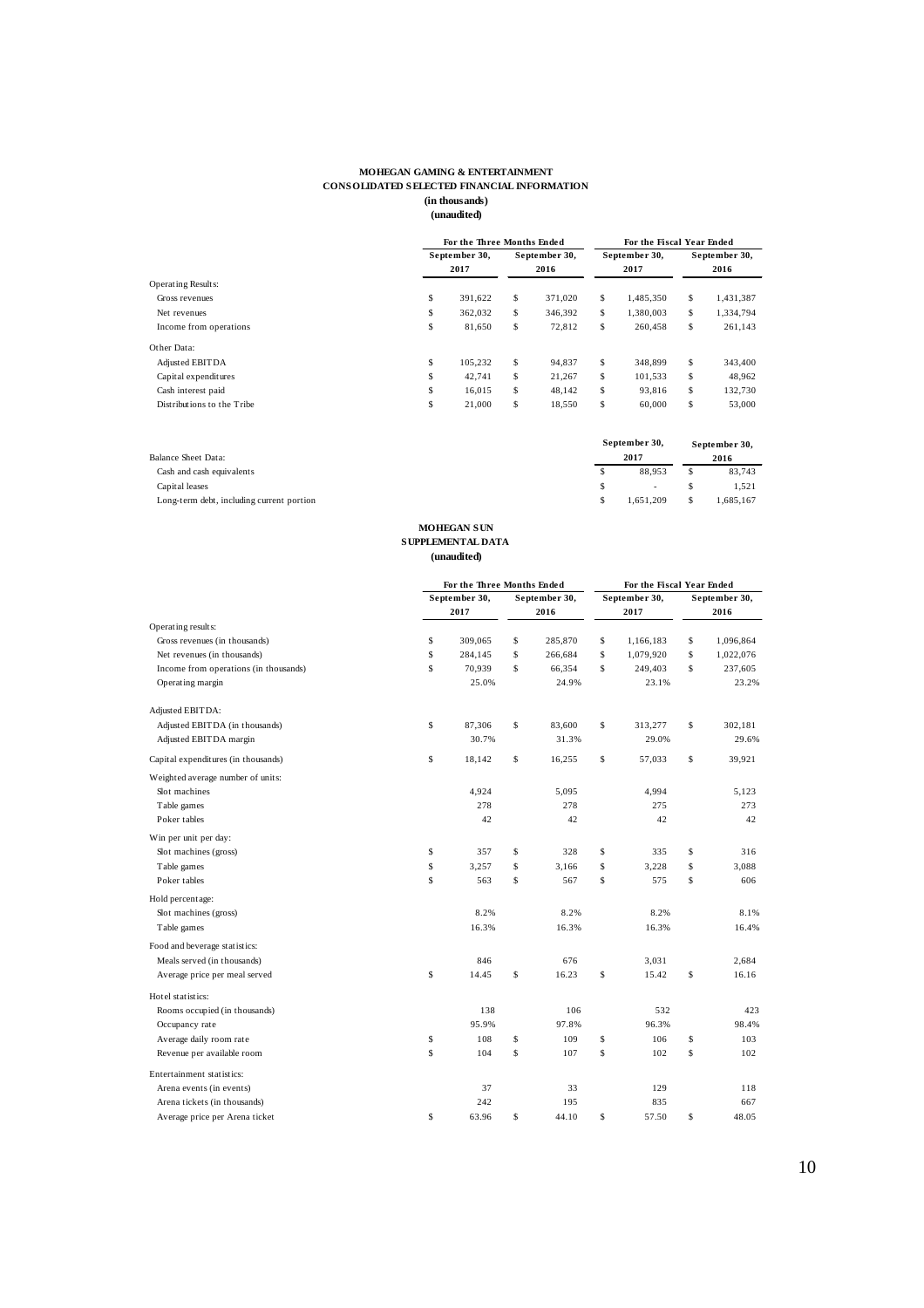### **MOHEGAN SUN POCONO SUPPLEMENTAL DATA (unaudited)**

|                                       |             | For the Three Months Ended |             |               | For the Fiscal Year Ended |               |               |
|---------------------------------------|-------------|----------------------------|-------------|---------------|---------------------------|---------------|---------------|
|                                       |             | September 30,              |             | September 30, | September 30,             |               | September 30, |
|                                       |             | 2017                       |             | 2016          | 2017                      |               | 2016          |
| Operating results:                    |             |                            |             |               |                           |               |               |
| Gross revenues (in thousands)         | \$          | 75,817                     | \$          | 80,927        | \$<br>297,864             | \$            | 320,364       |
| Net revenues (in thousands)           | \$          | 71,186                     | \$          | 75,517        | \$<br>278,938             | \$            | 298,677       |
| Income from operations (in thousands) | \$          | 6,491                      | \$          | 10,535        | \$<br>36,368              | \$            | 41,445        |
| Operating margin                      |             | 9.1%                       |             | 14.0%         | 13.0%                     |               | 13.9%         |
| Adjusted EBIT DA:                     |             |                            |             |               |                           |               |               |
| Adjusted EBITDA (in thousands)        | \$          | 14,614                     | \$          | 13,463        | \$<br>53,641              | \$            | 53,281        |
| Adjusted EBITDA margin                |             | 20.5%                      |             | 17.8%         | 19.2%                     |               | 17.8%         |
| Capital expenditures (in thousands)   | \$          | 1,735                      | \$          | 3,661         | \$<br>6,897               | \$            | 7,575         |
| Weighted average number of units:     |             |                            |             |               |                           |               |               |
| Slot machines                         |             | 2,330                      |             | 2,297         | 2,284                     |               | 2,322         |
| Table games                           |             | 73                         |             | 73            | 73                        |               | 73            |
| Poker tables                          |             | 18                         |             | 18            | 18                        |               | 18            |
| Win per unit per day:                 |             |                            |             |               |                           |               |               |
| Slot machines (gross)                 | \$          | 243                        | \$          | 260           | \$<br>247                 | \$            | 260           |
| Table games                           | \$          | 1,646                      | \$          | 1,605         | \$<br>1,540               | \$            | 1,575         |
| Poker tables                          | \$          | 349                        | $\mathbb S$ | 400           | \$<br>403                 | \$            | 454           |
| Hold percentage:                      |             |                            |             |               |                           |               |               |
| Slot machines (gross)                 |             | 8.0%                       |             | 8.1%          | 8.0%                      |               | 8.1%          |
| Table games                           |             | 20.2%                      |             | 19.7%         | 19.8%                     |               | 19.2%         |
| Food and beverage statistics:         |             |                            |             |               |                           |               |               |
| Meals served (in thousands)           |             | 99                         |             | 165           | 482                       |               | 664           |
| Average price per meal served         | \$          | 20.83                      | \$          | 19.85         | \$<br>21.37               | \$            | 19.67         |
| Hotel statistics:                     |             |                            |             |               |                           |               |               |
| Rooms occupied (in thousands)         |             | 20                         |             | 21            | 79                        |               | 83            |
| Occupancy rate                        |             | 90.8%                      |             | 96.8%         | 91.8%                     |               | 96.3%         |
| Average daily room rate               | \$          | 64                         | \$          | 73            | \$<br>61                  | \$            | 66            |
| Revenue per available room            | $\mathbb S$ | 58                         | $\mathbf S$ | 71            | \$<br>56                  | $\mathsf{\$}$ | 64            |

### **CORPORATE SUPPLEMENTAL DATA (unaudited)**

|                                              |      | <b>For the Three Months Ended</b> |    |               | For the Fiscal Year Ended |                |
|----------------------------------------------|------|-----------------------------------|----|---------------|---------------------------|----------------|
|                                              |      | September 30,                     |    | September 30, | September 30,             | September 30,  |
|                                              | 2017 |                                   |    | 2016          | 2017                      | 2016           |
| Operating results:                           |      |                                   |    |               |                           |                |
| Gross revenues (in thousands)                | \$   | 6.800                             | \$ | 5.496         | \$<br>21,543              | \$<br>19,251   |
| Net revenues (in thousands)                  | \$   | 6,761                             | \$ | 5.464         | \$<br>21,385              | \$<br>19,133   |
| Income (loss) from operations (in thousands) | \$   | 4,220                             | \$ | (4,077)       | \$<br>(25, 313)           | \$<br>(17,907) |
| Adjusted EBITDA (in thousands)               | \$   | 3.312                             | \$ | (2,226)       | \$<br>(18.019)            | \$<br>(12,062) |
| Capital expenditures (in thousands)          | \$   | 22,864                            | \$ | 1.351         | \$<br>37.603              | \$<br>1.466    |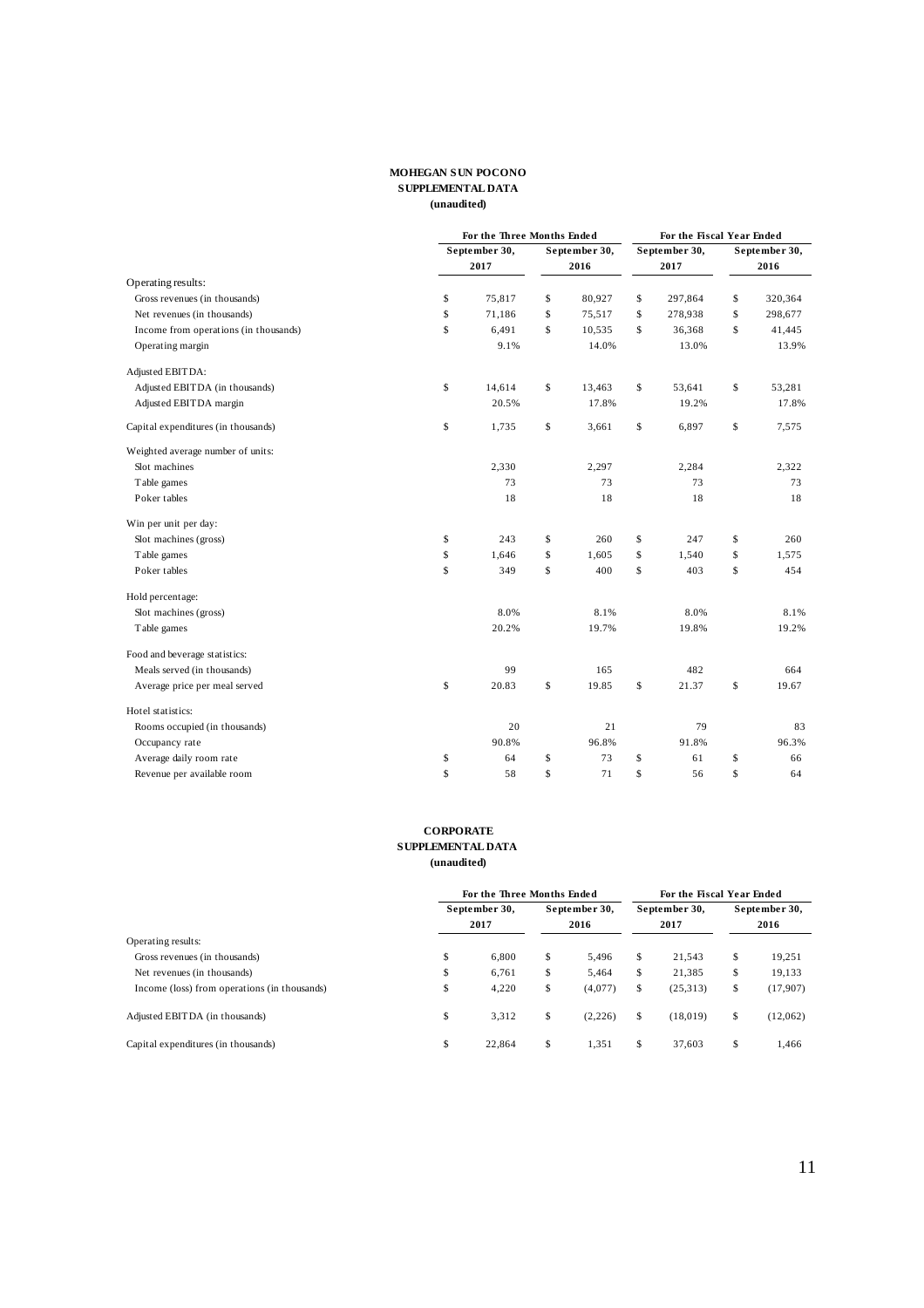# **MOHEGAN GAMING & ENTERTAINMENT ADJUSTED EBITDA RECONCILIATIONS (unaudited)**

# **Reconciliations of Net Income to Adjusted EBITDA:**

Reconciliations of net income, a financial measure determined in accordance with accounting principles generally accepted in the United States of America, or GAAP, to Adjusted EBITDA are shown below (in thousands):

|                                                              |    | <b>For the Three Months Ended</b> |    |                       | For the Fiscal Year Ended |                       |
|--------------------------------------------------------------|----|-----------------------------------|----|-----------------------|---------------------------|-----------------------|
|                                                              |    | September 30,<br>2017             |    | September 30,<br>2016 | September 30,<br>2017     | September 30,<br>2016 |
| Net income                                                   | \$ | 57,304                            | \$ | 42,410                | \$<br>80,135              | \$<br>133,077         |
| Other (income) expense, net                                  |    | (3)                               |    | (8)                   | (6)                       | 9                     |
| (Income) loss from unconsolidated affiliates                 |    | (1,624)                           |    | (399)                 | 1,509                     | 939                   |
| (Gain) loss on modification and early extinguishment of debt |    | (2)                               |    |                       | 74,888                    | 484                   |
| Interest expense, net of capitalized interest                |    | 28,000                            |    | 33,900                | 114,319                   | 136,194               |
| Interest income                                              |    | (5,370)                           |    | (3,091)               | (13, 732)                 | (9,560)               |
| Accretion of discount to the redemption liability            |    | 3,345                             |    | ٠                     | 3,345                     |                       |
| Income from operations                                       |    | 81,650                            |    | 72,812                | 260,458                   | 261,143               |
| Adjusted EBITDA attributable to non-controlling interests    |    | (2,270)                           |    | 1,644                 | (727)                     | (581)                 |
| Impairment                                                   |    | ٠                                 |    | 1,875                 |                           | 1,875                 |
| Pre-opening                                                  |    | 1,675                             |    | 723                   | 2,172                     | 723                   |
| (Gain) loss on disposition of assets                         |    | 165                               |    | (161)                 | 58                        | 180                   |
| Share-based compensation                                     |    | ٠                                 |    |                       | 7,569                     | 6,147                 |
| Property charges (1)                                         |    | 4,926                             |    |                       | 4,926                     | ٠                     |
| Depreciation and amortization                                |    | 19,086                            |    | 17,944                | 74,443                    | 73,913                |
| <b>Adjusted EBITDA</b>                                       |    | 105,232                           |    | 94,837                | 348,899                   | 343,400               |

(1) Relates to an ongoing regulatory matter at Mohegan Sun Pocono.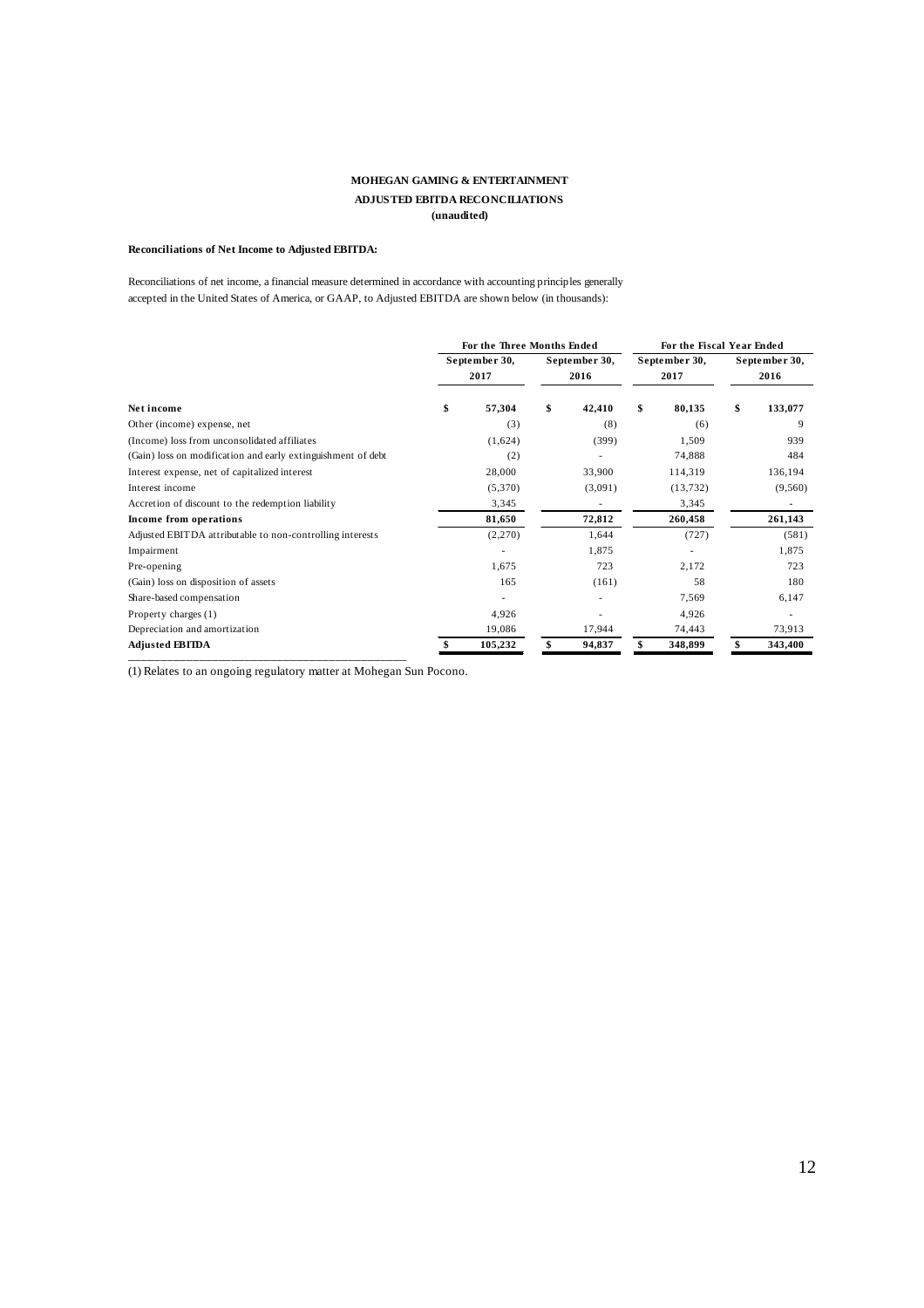#### **Reconciliations of Income (Loss) from Operations to Adjusted EBITDA (unaudited):**

Reconciliations of income (loss) from operations, a financial measure determined in accordance with GAAP, to Adjusted EBITDA, are shown below (in thousands):

|                    |              |                                            |     |                                            |               |                         |                             |                |                                  |                                               | For the Three Months Ended September 30, 2017 |             |              |            |              |                                                                           |               |                                  |
|--------------------|--------------|--------------------------------------------|-----|--------------------------------------------|---------------|-------------------------|-----------------------------|----------------|----------------------------------|-----------------------------------------------|-----------------------------------------------|-------------|--------------|------------|--------------|---------------------------------------------------------------------------|---------------|----------------------------------|
|                    |              | Income (Loss)<br>from<br>Operations        |     | <b>Depreciation</b><br>and<br>Amortization |               | Property<br>Charges (1) | Share-based<br>Compensation |                | (Gain) Loss<br>on Disposition of | <b>Assets</b>                                 |                                               | Pre-Opening |              | Impairment |              | <b>Adjusted EBITDA</b><br>Attributable to<br>Non-controlling<br>Interests |               | <b>Adjusted</b><br><b>EBITDA</b> |
| Mohegan Sun        | $\mathbf{s}$ | 70.939                                     | s.  | 15,856                                     | s             | ×,                      | s.                          |                | s                                | 164                                           | $\hat{\mathbf{x}}$                            | 74          | $\mathbf{s}$ |            | s            | 273                                                                       | s             | 87,306                           |
| Mohegan Sun Pocono |              | 6.491                                      |     | 3.196                                      |               | 4,926                   |                             |                |                                  |                                               |                                               |             |              |            |              | ÷.                                                                        |               | 14,614                           |
| Corporate          |              | 4,220                                      |     | 34                                         |               |                         |                             |                |                                  |                                               |                                               | 1,601       |              |            |              | (2, 543)                                                                  |               | 3,312                            |
| Total              | s            | 81,650                                     | \$. | 19,086                                     | \$            | 4,926                   | s                           |                | s                                | 165                                           | $\mathbf{s}$                                  | 1,675       | $\mathbf{s}$ |            | $\mathbf{s}$ | (2,270)                                                                   |               | 105,232                          |
|                    |              |                                            |     |                                            |               |                         |                             |                |                                  | For the Three Months Ended September 30, 2016 |                                               |             |              |            |              |                                                                           |               |                                  |
|                    |              |                                            |     |                                            |               |                         |                             |                |                                  |                                               |                                               |             |              |            |              | <b>Adjusted EBITDA</b>                                                    |               |                                  |
|                    |              | Income (Loss)<br>from<br>Operations        |     | Depreciation<br>and<br>Amortization        |               | Property<br>Charges (1) | Share-based<br>Compensation |                | (Gain) Loss                      | on Disposition of<br><b>Assets</b>            |                                               | Pre-Opening |              | Impairment |              | Attributable to<br>Non-controlling<br>Interests                           |               | <b>Adjusted</b><br><b>EBITDA</b> |
| Mohegan Sun        | s            | 66,354                                     | s   | 14,745                                     | $\mathbbm{S}$ |                         | Ś                           |                | $\mathbbm{S}$                    | (160)                                         | $\mathbf S$                                   | 723         | s            | 1,875      | $\mathbf S$  | 63                                                                        | $\mathbbm{S}$ | 83,600                           |
| Mohegan Sun Pocono |              | 10.535                                     |     | 2,929                                      |               |                         |                             |                |                                  | (1)                                           |                                               |             |              |            |              |                                                                           |               | 13,463                           |
|                    |              | (4,077)                                    |     | 270                                        |               |                         |                             |                |                                  | ×                                             |                                               | ٠           |              | ÷          |              | 1,581                                                                     |               | (2, 226)                         |
|                    |              |                                            |     |                                            |               |                         |                             |                | s                                | (161)                                         | s                                             | 723         | s            | 1,875      | s            | 1,644                                                                     |               | 94,837                           |
| Corporate<br>Total |              | 72,812                                     |     | 17,944                                     | \$            |                         | \$                          |                |                                  |                                               |                                               |             |              |            |              |                                                                           |               |                                  |
|                    |              |                                            |     |                                            |               |                         |                             |                |                                  | For the Fiscal Year Ended September 30, 2017  |                                               |             |              |            |              | <b>Adjusted EBITDA</b>                                                    |               |                                  |
|                    |              | Income (Loss)<br>from<br><b>Operations</b> |     | <b>Depreciation</b><br>and<br>Amortization |               | Property<br>Charges (1) | Share-based<br>Compensation |                | (Gain) Loss                      | on Disposition of<br><b>Assets</b>            |                                               | Pre-Opening |              | Impairment |              | Attributable to<br>Non-controlling<br><b>Interests</b>                    |               | <b>Adjusted</b><br><b>EBITDA</b> |
| Mohegan Sun        | s            | 249,403                                    | s   | 61,985                                     | $\mathbbm{S}$ |                         | s                           |                | s                                | 61                                            | s                                             | 571         | s            |            | s            | 1,257                                                                     | \$            | 313,277                          |
| Mohegan Sun Pocono |              | 36.368                                     |     | 12.350                                     |               | 4.926                   |                             | ٠              |                                  | (3)                                           |                                               | ٠           |              |            |              | ÷.                                                                        |               | 53,641                           |
| Corporate          |              | (25, 313)                                  |     | 108                                        |               |                         |                             | 7,569          |                                  |                                               |                                               | 1,601       |              |            |              | (1,984)                                                                   |               | (18, 019)                        |
| Total              | s            | 260,458                                    | \$. | 74,443                                     | s             | 4,926                   | s                           | 7,569          | s                                | 58                                            | s                                             | 2,172       | s            |            | s            | (727)                                                                     | s.            | 348,899                          |
|                    |              |                                            |     |                                            |               |                         |                             |                |                                  | For the Fiscal Year Ended September 30, 2016  |                                               |             |              |            |              |                                                                           |               |                                  |
|                    |              | Income (Loss)<br>from<br>Operations        |     | Depreciation<br>and<br>Amortization        |               | Property<br>Charges (1) | Share-based<br>Compensation |                | (Gain) Loss<br>on Disposition of | Assets                                        |                                               | Pre-Opening |              | Impairment |              | <b>Adjusted EBITDA</b><br>Attributable to<br>Non-controlling<br>Interests |               | <b>Adjusted</b><br><b>EBITDA</b> |
| Mohegan Sun        | s            | 237,605                                    | s.  | 61,017                                     | \$            |                         | s.                          |                | s                                | 167                                           | $\hat{\mathbf{x}}$                            | 723         | s            | 1,875      | s            | 794                                                                       | s             | 302,181                          |
| Mohegan Sun Pocono |              | 41,445                                     |     | 11,823                                     |               |                         |                             | ٠              |                                  | 13                                            |                                               | ٠           |              | ٠          |              | ÷.                                                                        |               | 53,281                           |
| Corporate          |              | (17,907)                                   |     | 1,073                                      |               |                         |                             | 6,147<br>6,147 |                                  | 180                                           |                                               | 723         |              | 1,875      |              | (1, 375)                                                                  |               | (12,062)                         |

(1) Relates to an ongoing regulatory matter at Mohegan Sun Pocono.

# **Adjusted EBITDA Explanation:**

Net income before interest, income taxes, depreciation and amortization, or EBITDA, is a commonly used measure of performance in the casino and hospitality industry. EBITDA is not a measure of performance calculated in accordance with GAAP. MGE historically has evaluated its operating performance with the non-GAAP measure, Adjusted EBITDA, which as used in this press release, represents net income before interest, depreciation and amortization, share-based compensation expense, gain or loss on disposition of assets, pre-opening costs and expenses, impairment charges, accretion of discount to a redemption liability, gain or loss on modification and early extinguishment of debt, income or loss from unconsolidated affiliates, property charges, other non-operating income and expense and Adjusted EBITDA attributable to non-controlling interests.

Adjusted EBITDA provides an additional way to evaluate MGE's operations and, when viewed with both MGE's GAAP results and the reconciliations provided, MGE believes that it provides a more complete understanding of its business than could be otherwise obtained absent this disclosure. Adjusted EBITDA is presented solely as a supplemental disclosure because: (1) MGE believes it enhances an overall understanding of MGE's past and current financial performance; (2) MGE believes it is a useful tool for investors to assess the operating performance of the business in comparison to other operators within the casino and hospitality industry since Adjusted EBITDA excludes certain items that may not be indicative of MGE's operating results; (3) measures that are comparable to Adjusted EBITDA are often used as an important basis for the valuation of casino and hospitality companies; and (4) MGE uses Adjusted EBITDA internally to evaluate the performance of its operating personnel and management and as a benchmark to evaluate its operating performance in comparison to its competitors.

The use of Adjusted EBITDA has certain limitations. Adjusted EBITDA should be considered in addition to, not as a substitute for or superior to, any GAAP financial measure including net income (as an indicator of MGE's performance) or cash flows provided by operating activities (as an indicator of MGE's liquidity), nor should it be considered as an indicator of MGE's overall financial performance. MGE's calculation of Adjusted EBITDA is likely